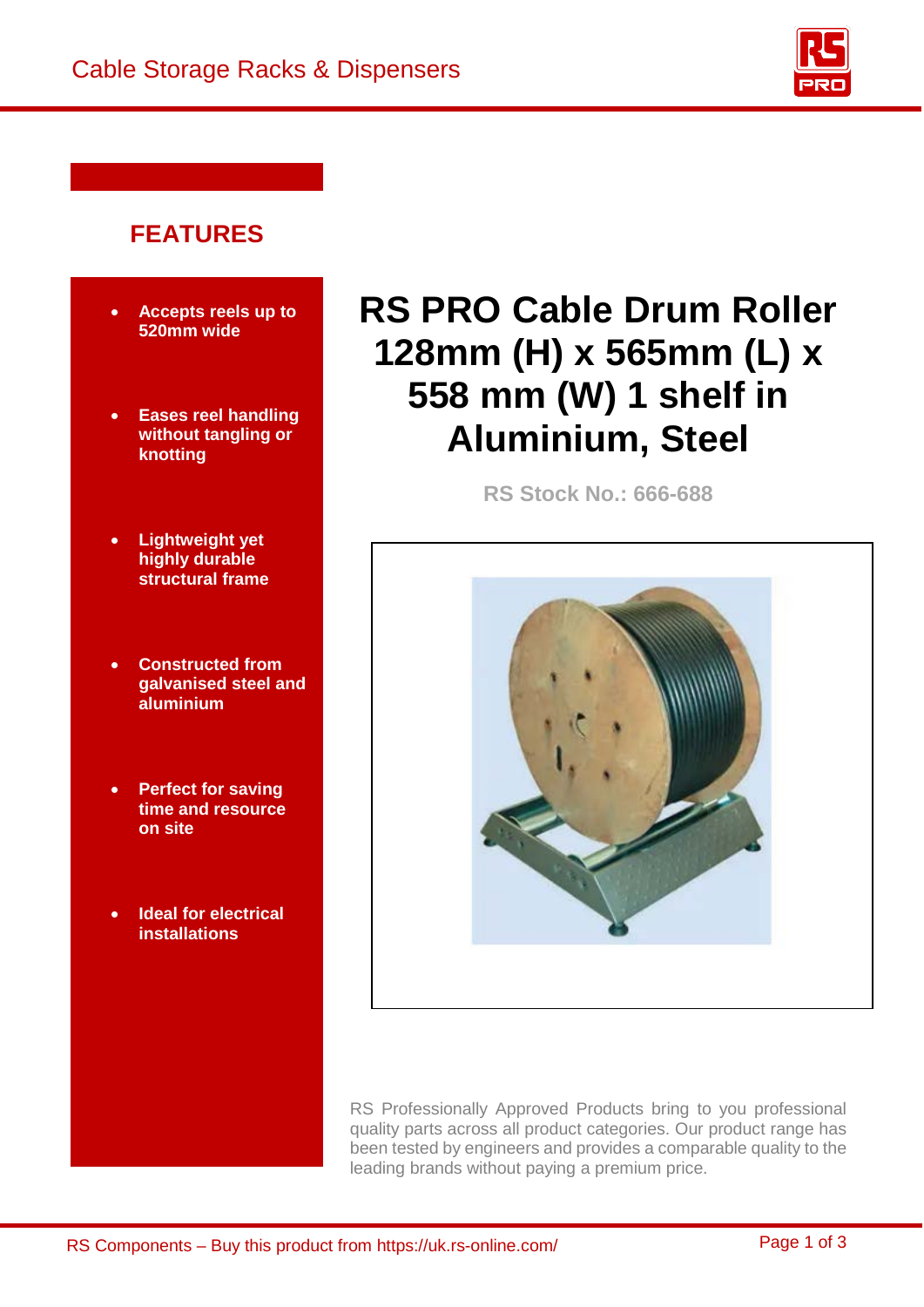

#### **Product Description**

The RS PRO cable drum roller is a light weight, yet robust cable drum roller that eases cable handling problems encountered during electrical installation work. Once the cable reel has been placed on the stand, it is free to rotate during unreeling, but it is retained in position to prevent unwanted movement. The RS PRO cable drum roller allows cable to be dispensed without knotting and tangling, saving effort and time on site. The stand has two adjustable full width rollers to accommodate a range of cable reel/drum sizes. For larger or heavier drums, two stands can be used, one under each drum flange

### **General Specifications**

| <b>Type</b>              | Drum Roller                                              |  |  |
|--------------------------|----------------------------------------------------------|--|--|
| <b>Number of Shelves</b> |                                                          |  |  |
| <b>Material</b>          | Aluminium, Steel                                         |  |  |
| <b>Colour</b>            | Red; Orange; Blue                                        |  |  |
| <b>Applications</b>      | Work sites, Warehouses, Factories, Workshops,<br>Garages |  |  |

#### **Mechanical Specifications**

| <b>Maximum Cable Length Capacity</b> | 50 <sub>m</sub>       |  |  |
|--------------------------------------|-----------------------|--|--|
| <b>Cable Diameter Capacity</b>       | 102mm                 |  |  |
| <b>Maximum Reel Width</b>            | 520 <sub>mm</sub>     |  |  |
| <b>Dimensions</b>                    | 128mm x 558mm x 565mm |  |  |
| <b>Height</b>                        | 128mm                 |  |  |
| <b>Width</b>                         | 558mm                 |  |  |
| Length                               | 565mm                 |  |  |
| <b>Diameter</b>                      | 35 <sub>mm</sub>      |  |  |
| <b>Maximum Reel Weight</b>           | 140 <sub>kg</sub>     |  |  |